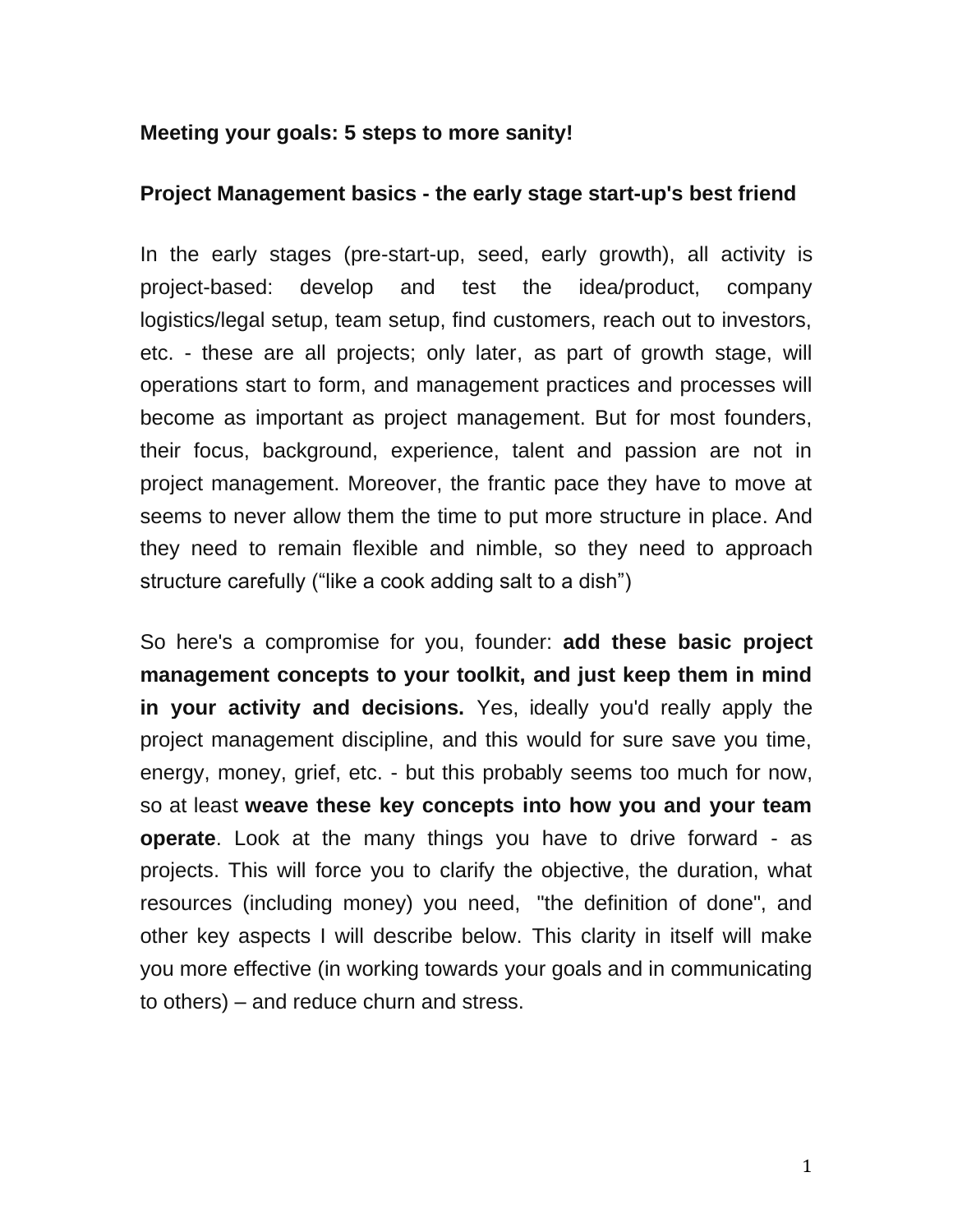The earlier you take this approach in your start-up activities, the more effective you will be, but it is never too late. In growth stage, you will have to do this anyway!

I am suggesting a few initial steps – you may do them all in 2-3 dedicated hours, or plan to do a bit at a time but complete it soon, in the next say, 2 weeks. These few hours will change your life.

If you are working in a team – ideally, you'd define and refine these together. But if you feel you need first to get your thoughts together, go for it – just be sure to engage the team very soon, before you deem these "final draft".

- 1. **Your list of projects** (your portfolio of projects)
	- What are your critical projects right now and for the upcoming months? Write them down. Find partner? Develop product? Get traction? Register your company? Marketing? Find VCs?
	- Next, ask yourself: will they "take you there" or are you missing key blocks you should advance in parallel with these, i.e., are you missing key projects?
	- Finally, think also what *else* you are spending your time on, and assess the priority…it may help you become mindful of black holes.

## 2. For each of your projects, **the Projects Charter/profile/blueprint**

Now, for each of these projects, write down the following key project elements. You may want to involve your partner/team/advisor in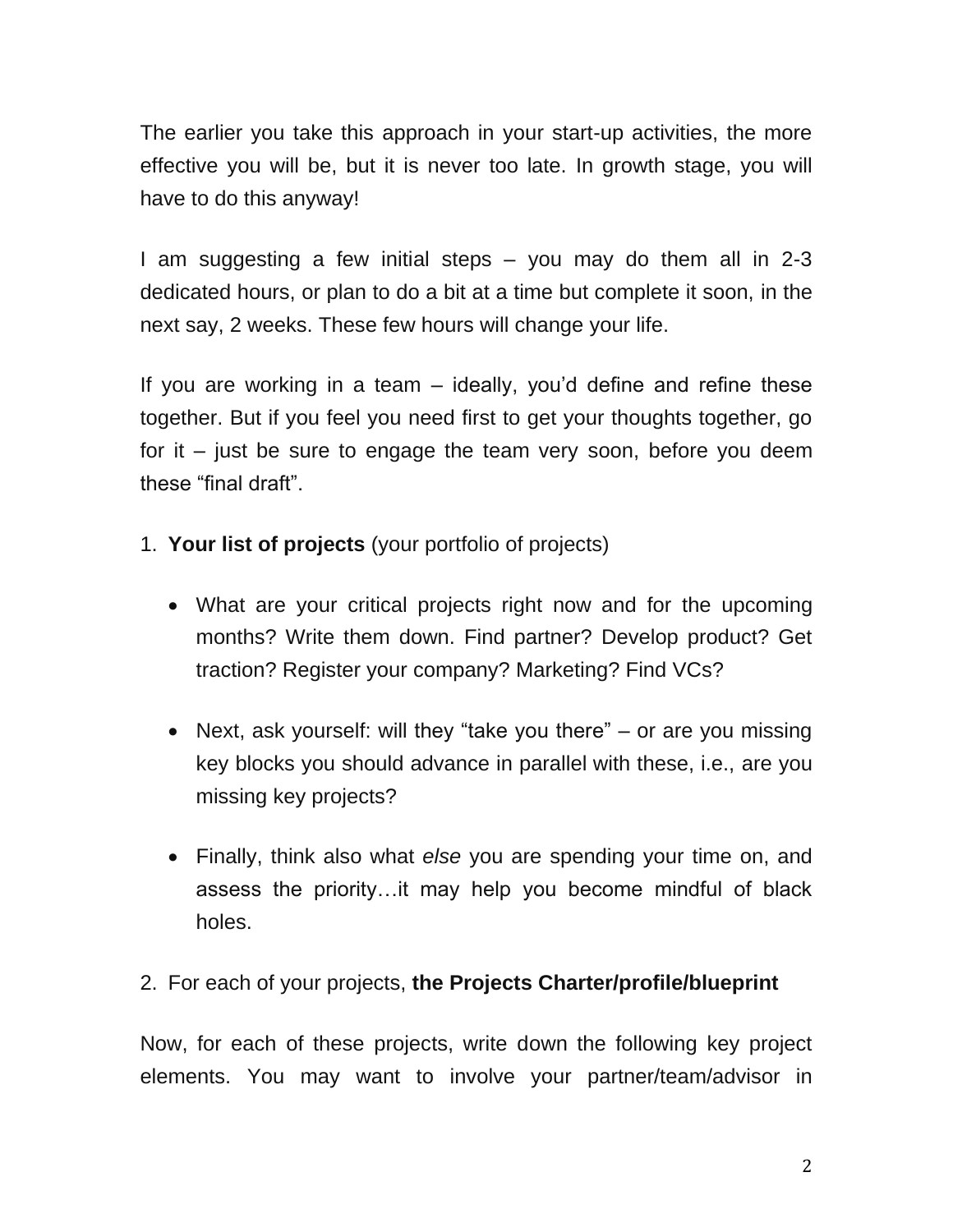finalizing these. Just jot down a few brief statements initially - don't write an essay!

- **Project objective** (why do you need this project? why now?)
- **Scope** (what will you produce/obtain/achieve). Useful to also clarify what you will not work on or will not have at the end of the project (what is out of scope)
- **Confidentiality** (who can know about this project team, external and who will need to work on it) – this will impact who you can involve, and who you can share this with, initially and for ongoing oversight.
- **Parking lot** start capturing all these "needed but not now", you don't want to forget them, nor to have to rehash them.
- **Time/schedule** (by when do you need the outcome, combined with how long it will take you, and what are the key milestones on the way there). Be realistic (even if ambitious) - or you'll need to revisit it anyway.
- Now, think also if **phases/waves/releases** are acceptable. Do you need everything at once, or can some pieces wait? If yes, go back to objective, clarify the overall objective and the objective for this phase one, and revisit all the other elements you defined so far (scope, etc.) From this point on, focus on this **initial phase only.** Items will come up that do not belong in this phase - always be very clear if you are talking about items out of scope for this phase, vs. asking for scope change, to bring them in scope for this phase (litmus test: is working on this *now* critical to achieving the objectives of *this* phase?)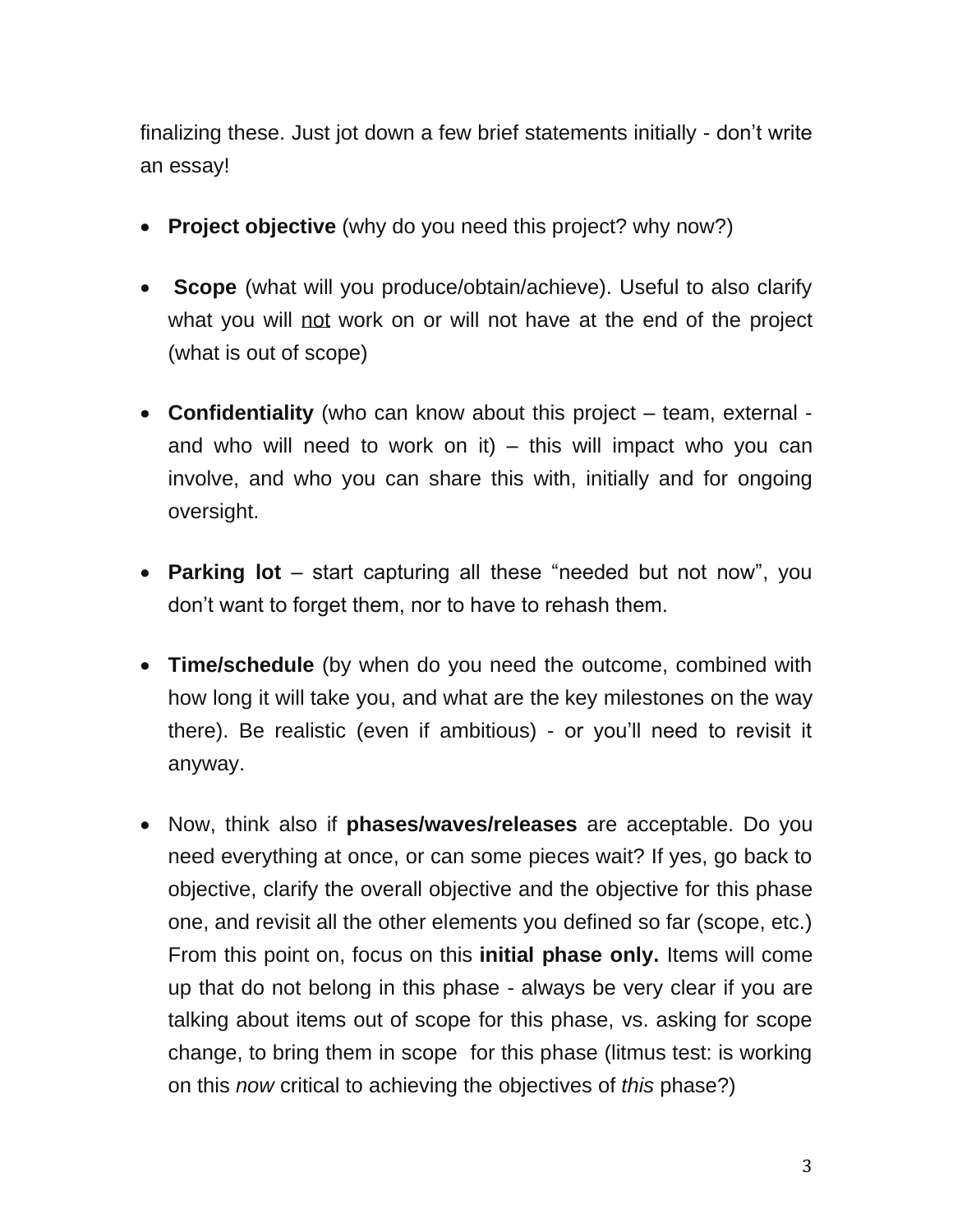- **Success criteria/Definition of done** (what is success? how will you know?) Can you explain it in 10 seconds? What about the 1-minute version? Test it with the team – can others understand it?
- Your **quality standard**: how good does the outcome have to be (what is the minimum acceptable)? How do you define (and communicate) that? (Of course, again, be realistic: keep in mind what can be improved later)
- **Resources** what do you need to execute everything you defined so far? (what people, equipment, office, licenses, materials, etc. will you require).
- **Stakeholders**  who needs to participate, who is impacted, who will help/support, who may slow you down, who should be kept in the loop.
- **Team**  who will work on the project (team), who will drive and be accountable? You? Somebody else? Who does what? (although in early stages the team is small and specialization is limited, clear focus and accountability delineations help). Whomever is driving the project is the custodian of these key elements you have just documented – and needs to ensure the project remains true to them, or agreement is reached to change them ("**change management**"). Best practice: different people in the role of project sponsor or product owner, and in the role of project manager / lead / facilitator / scrum master, because there is a natural tension between the desires of the sponsor/product owner, and the execution constraints the project manager needs to navigate. If one and the same individual, they need to be mindful of both perspectives when working on the project or making decisions.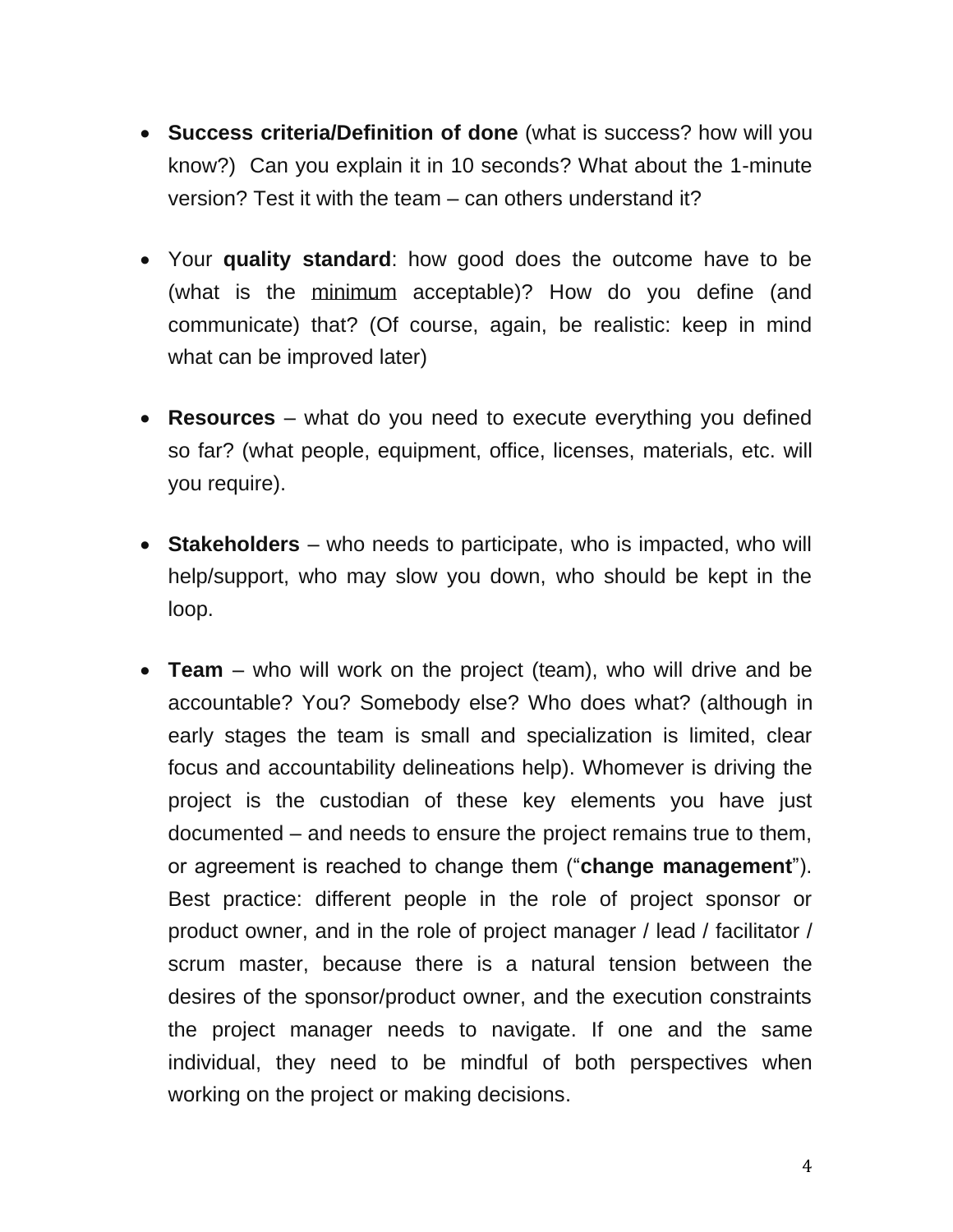- **Communications:** how and how often will you, the team, and the other stakeholders receive updates about the project? Also here, if the team consists of more than one, what you want to review/see, how frequently, and in what decisions you must be involved (clarity on delegation/empowerment).
- **Issues, risks, opportunities**. What can help this particular project, what can hinder, what do you need to keep an eye on, what can be done to manage these the issues, risks and opportunities.
- Based on all these elements, a high level estimate of the project **costs**. (Initially, it can be a simple, "educated guess", with methods like "t-shirt size" estimate, i.e., S, M, L, XL, XXL. More on estimating in future blog post.). What funds do you need when – and how much do you already have for this project, what will you do to secure the rest.
- Finally, priorities: knowing "you cannot have everything", **in the triad scope/cost/time, what is the relative priority**? For example: time/scope/cost would mean we must deliver by a certain date/or as soon as possible, even if it means delivering less functionality (scope) or lower quality, and with cost the lowest level of concern, as we are committed to throw whatever money is needed to make it on time. Clarity about this relative priority will guide you and the team when they are faced with tough choices.

## **3.** The **portfolio perspective**

Now that there is clarity about each of these projects, look at them together. Make a simple time chat and slot them there (it's called a GANTT chart). Is it feasible to execute them concurrently? What do you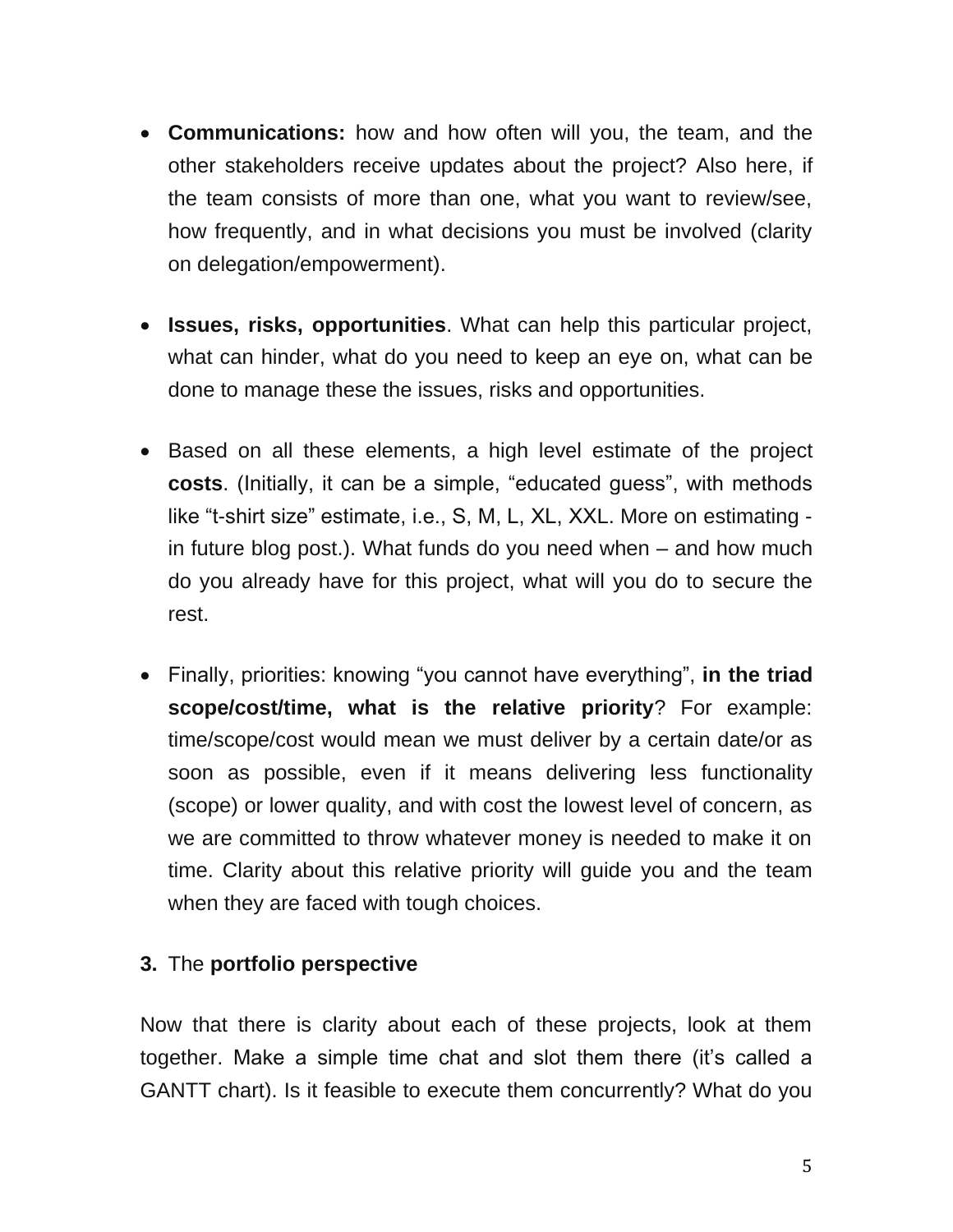have to adjust/change to ensure success? Same as before: you want "stretch targets", but you also want to be realistic. Unachievable targets are demotivating, cause churn and are a waste of resources.

If you are making changes (for example, to timelines, or maybe release scope), go back and adjust project charters accordingly.

Once you feel you've **balanced** your projects portfolio to make it realistic (and reached these decisions working with the right stakeholders, including your partners and team), **signoff the charters and publish them (make them visible, accessible** – based on need to know, e.g., if confidential, make them visible to the right subset**).** This will ensure the team and the other stakeholders all have the same understanding of these projects, and a roadmap to guide them.

- 4. Put in place **the cadence: how will projects progress be communicated** inside the team, to you, to other stakeholders (you've defined this as part of your project communications) and how and when will you want to look at the consolidated view at portfolio level. Even if all these projects are ran by just you, or you and your co-founder/partner, you still need this discipline of assessing and sharing progress regularly – even if it is in a 11PM meeting over stale pizza.
- 5. Start (or continue) **executing the projects**. If projects are already in flight, take the time to assess what changes may be required, now that you have thought them through again: merge them into your new system.

In a follow-on post, I will share key concepts for leading/executing projects, but for now remember this: when executing the projects, be